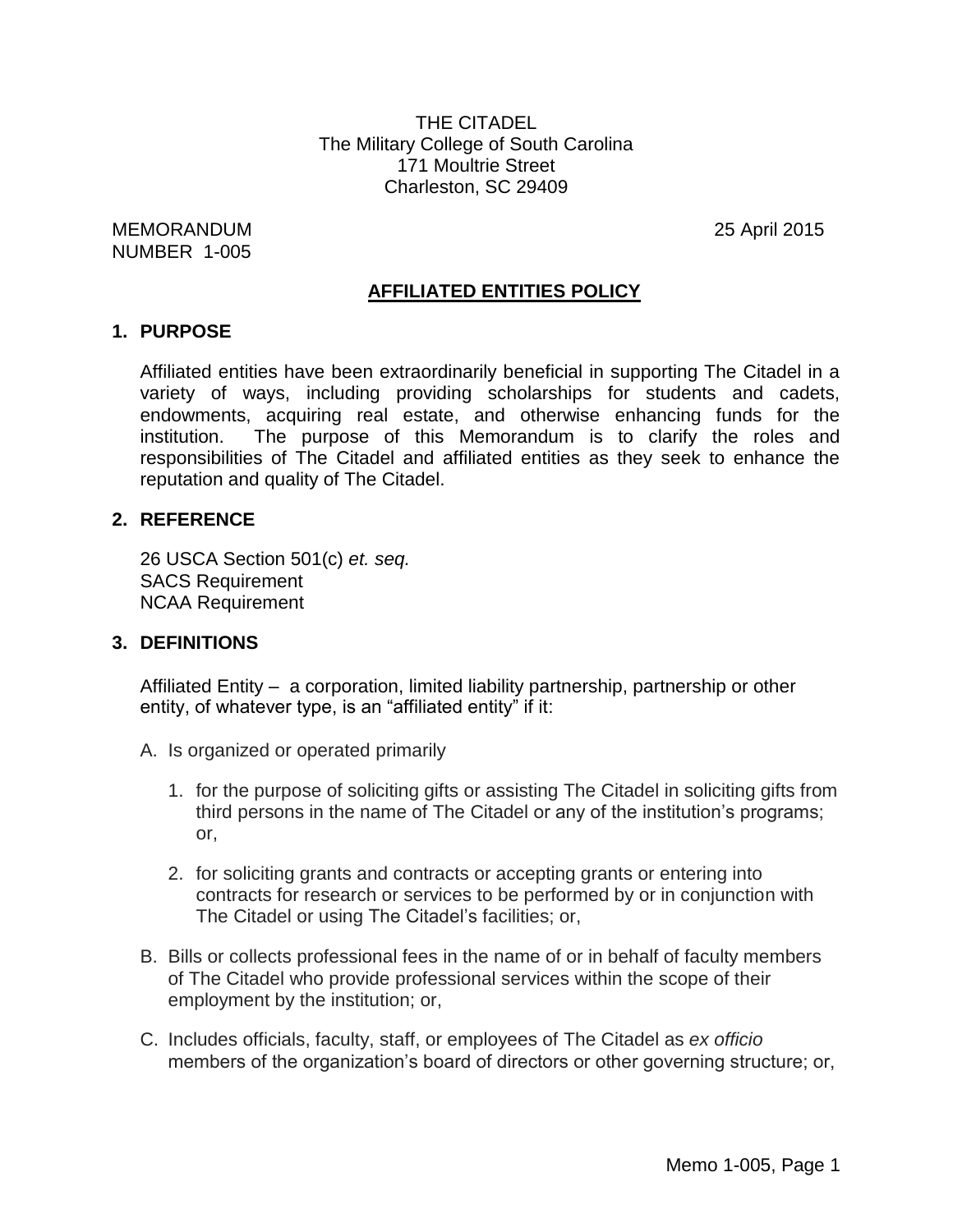D. Is formally designated as a cooperative organization by the Board of Visitors or by the President.

## **4. POLICY**

Prior to becoming an Affiliated Entity of The Citadel, and as a condition of using The Citadel's name, symbols, logos, and marks, a corporation, limited liability partnership, partnership or other entity, of whatever type, must either:

- A. Enter into a Memorandum of Understanding with The Citadel Foundation in a form substantially similar to [Annex](#page-3-0) A, or
- B. Complete the following requirements:
	- 1. The Affiliated Entity shall develop, adopt and follow a mission statement and comprehensive strategic plan which shall be closely aligned with the mission, functions and activities of The Citadel. The President of The Citadel shall have input into the plan, and be consulted in its development.
	- 2. The Affiliated Entity's Board and Executive Committee shall include The Citadel's President, or the President's designee, as a voting member. Citadel officers designated by the President shall also be included on the Affiliated Entity's Board and its committees as *ex-officio*, voting members.
	- 3. The Affiliated Entity must support The Citadel in a cooperative, ethical and collaborative manner, and engage in activities in support of The Citadel and its President.
	- 4. The Affiliated Entity shall develop and follow sound financial, accounting and investment practices and procedures, as well as such policies as will ensure that their business, governance, and programming activities are conducted in an open and responsible manner, consistent with the laws of the State of South Carolina.
	- 5. The Affiliated Entity shall adopt such policies and procedures to establish ethical standards to ensure that no conflict of interest occurs between its members and employees and the activities of the Affiliated Entity and The Citadel.
	- 6. The Affiliated Entity shall make its financial records, including its operating budget, investment policies, operating costs, and any audits, available for inspection by the President of The Citadel or his designee.
	- 7. The Affiliated Entity shall execute a written agreement with The Citadel describing each party's responsibilities and making clear that the Affiliated Entity is a legal entity separate from The Citadel.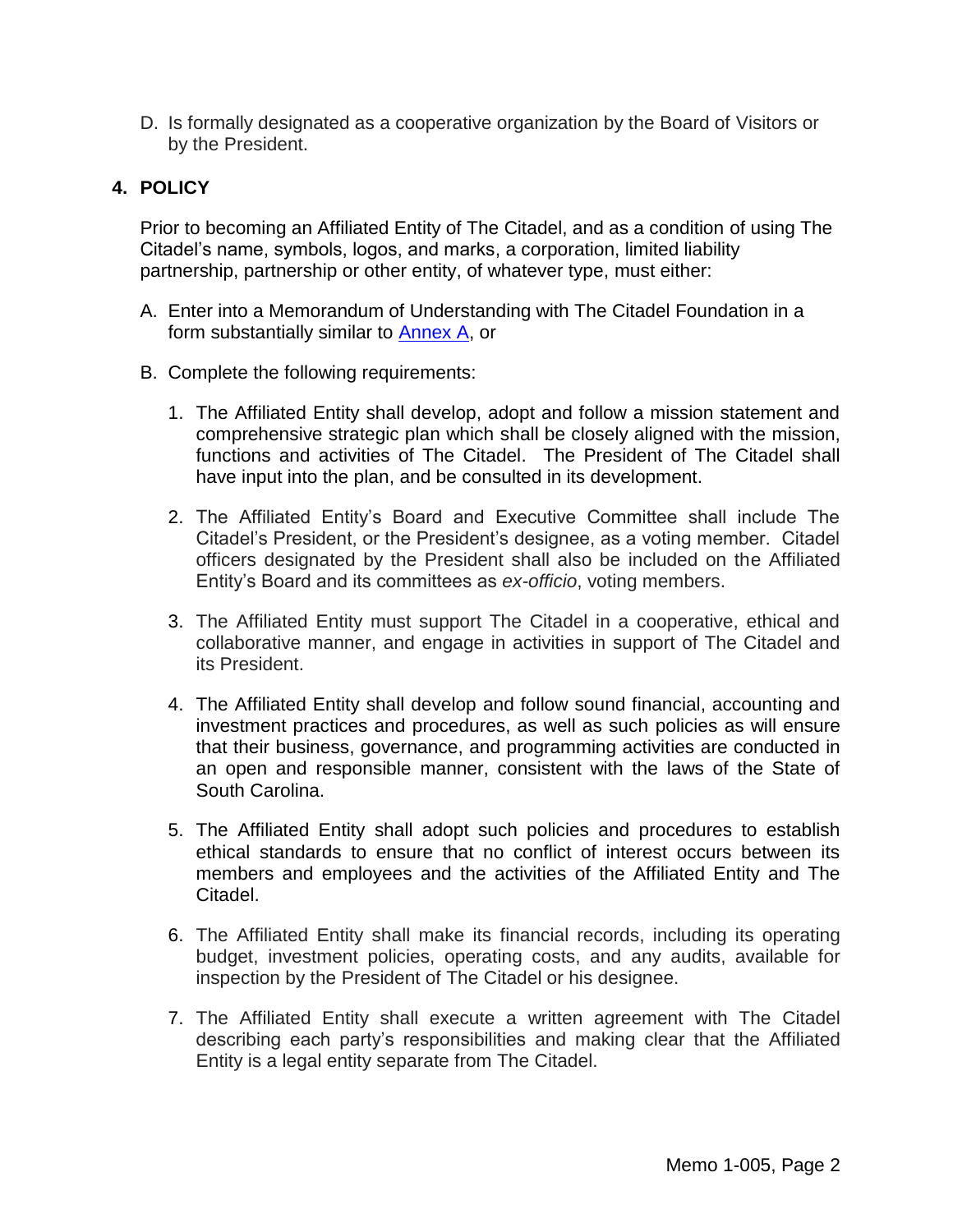8. No employee of The Citadel, nor any member of an employee's immediate family, shall receive remuneration from the Affiliated Entity without the approval of The President, or his designee; in the case of the President or a member of the President's immediate family, such approval must be obtained from the Board of Visitors.

## **5. COMPLIANCE**

Failure to comply with this policy may result in revocation of the Affiliated Entity's privilege of using The Citadel's name, likeness, logos, or symbols, and/or of the privilege of raising funds or other support on behalf of or in the name of The Citadel.

## **6. NOTES**

## **A. Dates of official enactment and amendments:**

Approved by the Board of Visitors on 25 April 2015

### **B. Responsible Department:**

Office of the President

## **C. Responsible Official:**

Executive Assistant to the President

### **D. Cross References**

None

### **7. RESCISSION**

None

### **8. REVIEW**

This Policy shall be reviewed by the Board of Visitors at least every two (2) years and revised as necessary.

FOR THE BOARD OF VISITORS

*//signed, WMS, 25 April 2015//* OFFICIAL W. MICHAEL STEELE Lieutenant General, USA (Ret.) Chair, The Citadel Board of Visitors

**Attachments** Annex A, Memorandum of Understanding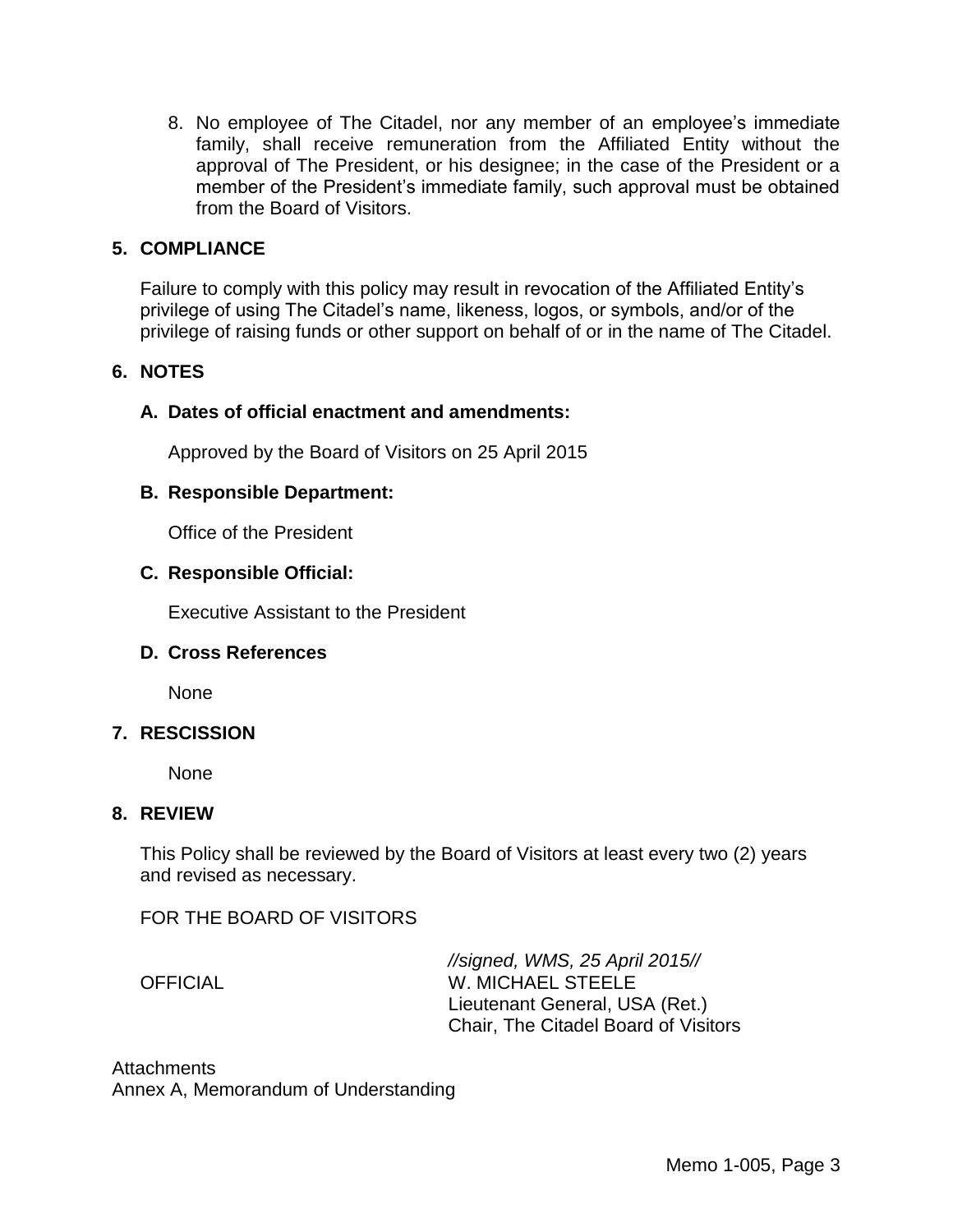<span id="page-3-0"></span>

**Memorandum of Understanding** *between* **The Citadel Foundation** and **(Individual, Organization or Entity)**



### I. **Purpose**

The purpose of this memorandum of understanding is to establish a relationship between The Citadel Foundation and (individual, organization, or entity).

## II. **Background**

The \_\_\_\_\_\_\_\_\_\_\_\_\_\_\_\_\_\_\_\_\_\_\_\_ is a (type of organization) that (describe activities in support of The Citadel).

In (date), the (Board of Directors, Officers, etc) of (individual, organization, or entity) expressed an interest in establishing a formal relationship with The Citadel Foundation.

# III. **Services and Administration**

### **Services**

- Processing, posting, and reporting of all gifts and dues paid to (individual, organization, or entity)
- Documentation to members regarding tax deductibility for memberships and donations
- Accounting and bookkeeping services per (individual, organization, or entity) policies, including reporting of expenses and revenues
- Providing a (individual, organization, or entity) landing page on The Citadel Foundation Web Site, allowing online memberships and donations, and providing dynamic live updates
- Assistance in managing event registration
- Administrative support to obtain event venues
- Through The Citadel Foundation Office of Annual Giving, assistance with solicitations for specific fundraising initiatives

# **Administration**

- Memberships and donations may be made payable to the (organization, or entity).
- Citadel alumni memberships and sponsorships will be counted toward lifetime giving totals and increase class participation percentages.